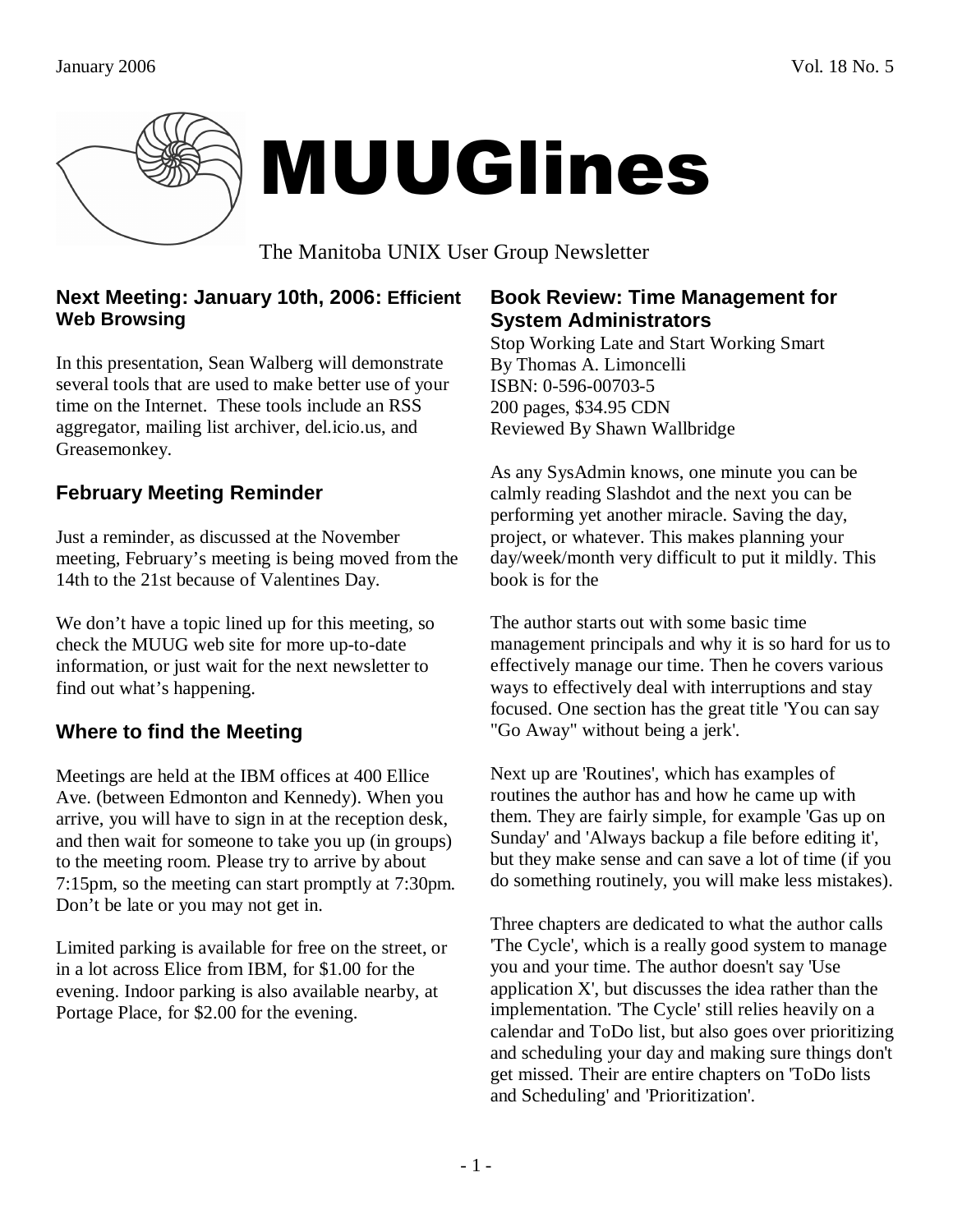The author devotes and entire chapter to Stress Management and has lots of great suggestions to help reduce your stress, from making sure you take a proper vacation to Yoga. One great thing about the book is that the author stresses that you shouldn't work late unless it is absolutely necessary. The subtitle is even 'Stop Working Late and Start Working Smart'.

The chapter on 'Email Management' has probably made the most impact on my life, so far. I was an email pack rat; I had nearly 10k emails in my inbox and probably 50 subfolders. Which, while I never noticed, contributed to a feeling of lack of progress.

Now I have less than 50 emails in my inbox and a lot less folders. As the author recommends, I archived all my old email (it helps it was the end of the year) and started fresh. Now when I get an email, I deal with it right away. I also unsubscribed to a bunch of mailing lists that I rarely read. Just like keeping an organized desk helps with your efficiency, an organized inbox does the same.

The chapter on Documentation brings up a lot of interesting points. The most significant is that once something is documented, you can show someone else how to do it. Like everyone else, I never really liked writing documentation, but now that I look at is a way to delegate one more thing, I am dreading it much less.

The final chapter is on Automation and is the longest, with good reason. The author discusses what kinds of things should be automated (at least at first) and how you can spend a bit more time up front but save yourself a lot of time in the future. He has a bunch of good examples of automation, including one that I never thought of, using Make to automate things. Specifically, rebuilding the Postfix config files and restarting with one easy command.

I found this book very easy to read, the writing style is great. It's humorous and uses computer analogies to explain concepts, which suites it's target audience.

The topic itself is fantastic and I can honestly say I would recommend people pick up this book, not only if you are a Systems Administrator, but you would still get a lot out of it if you work in technology. I ordered a bunch of copies for my co-workers before I was half way through.

My only complaint is that this book wasn't written 10 years ago when I started in this field.

## **nUbuntu RC1 released**

**nUbuntu** or **Network Ubuntu** is a project to take the existing Ubuntu distribution and remaster it as a LiveCD and Full Install with tools needed for penetrating testing servers and networks. The main idea is to keep Ubuntu's ease of use and mix it with the popular pen testing tools used by pen testers. Besides usage for network and server testing, nUbuntu will be made to be a desktop distribution for advanced linux users.

You can download the release here:

### **http://www.nubuntu.org/**

## **Announcing NetBSD 3.0**

The NetBSD Project is pleased to announce that release 3.0 of the NetBSD operating system is now available.

NetBSD is widely known as the most portable operating system in the world. It currently supports fifty-seven different system architectures, all from a single source tree, and is always being ported to more.

NetBSD 3.0 continues our long tradition with major improvements in stability, performance, networking, security, also includes support for two new platforms (iyonix and hp700), and many new peripherals.

Far reaching improvements to the network stack will not only provide better performance but also make NetBSD an excellent choice for a VPN gateway. PAM (Pluggable Authentication Modules)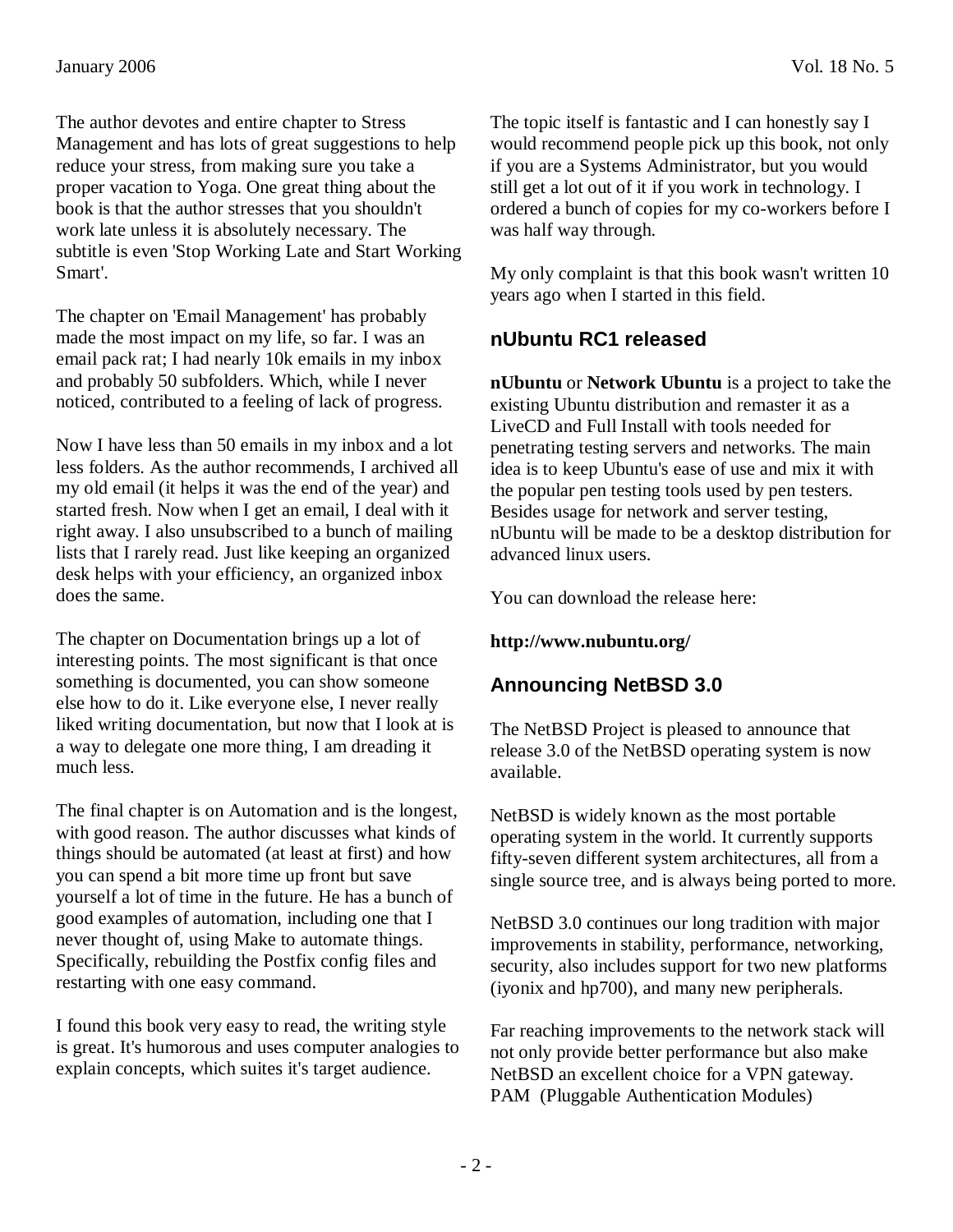framework adds more flexibility to NetBSD's user management and simplifies integration into heterogeneous networks. The kernel, libraries and utilities can now handle filesystems larger than two terabytes, and support for Xen 2.0 allows hosting many virtual servers on a single machine.

Please read below for more achievements in NetBSD 3.0!

Complete source and binaries for NetBSD 3.0 are available for download at many sites around the world. A list of download sites providing FTP, AnonCVS, SUP, and other services is provided at the end of this announcement; the latest list of available download sites may also be found at: **http://www.NetBSD.org/mirrors/** 

We encourage users who wish to install via a CD-ROM ISO image to download via BitTorrent by using the torrent files supplied in the ISO image area.

#### **http://www.netbsd.org/mirrors/torrents/**

## **Debian GNU/Linux 3.1 updated (r1)**

December 20th, 2005

This is the first update of Debian GNU/Linux 3.1 (codename 'sarge') which mainly adds security updates to the stable release, along with some corrections to serious problems. Those who frequently update from security.debian.org won't have to update many packages and most updates from security.debian.org are included in this update.

Please note that this update does not produce a new version of Debian GNU/Linux 3.1 but only updates a few packages in it. There is no need to throw away 3.1 CDs but only to update against ftp.debian.org after an installation, in order to incorporate those late changes.

Upgrading to this revision online is usually done by pointing the 'apt' package tool (see the sources.list(5) manual page) to one of Debian's many FTP or HTTP

mirrors. A comprehensive list of mirrors is available at:

#### **http://www.debian.org/mirror/list**

## **Blender 2.40 Released**

Googles Summer of Code has born fruit with the Blender 2.40 release. Thanks to their support and the hard work of the coders they supported Blender has fluid dynamics simulation done by Nils Thuerey, a powerful inverse kinematics system done by Brecht Van Lommel, and much improved boolean tools done by Marc Freixas. Of course Blender has had a huge number of improvements aside from the work supported by Google. The animation system got a complete rewrite by Ton Roosendaal, as well as other major improvements like flive UV unwrapping LSCM, and a Modifier stack system. It also has seen greatly improved ease of use since the last Slashdot announcement addressing all of the complaints raised- things like 3d manipulators, full undo system, etc. There is also a quick start guide for new users, and nice video and written tutorials on new features and a fairly up to date manual.

Read more about it here:

#### **http://www.blender3d.org/cms/Blender\_2\_40.598.0 .html**

### **WordPress 2 Released**

The WordPress community is very proud to present the next generation of WordPress to the world, our 2.0 "Duke" release, named in honor of jazz pianist and composer Duke Ellington. We've been working long and hard to bring you this release, and I hope you enjoy using it as much as we've enjoyed working on it. In this release we've focused a tremendous amount on what we believe to be the core of blogging — the writing interface. Before you upgrade from an earlier version, remember that this is a major release and thousands of lines of code have changed. Before upgrading it's always good, just in case, to make a backup of your database and WordPress files. It only